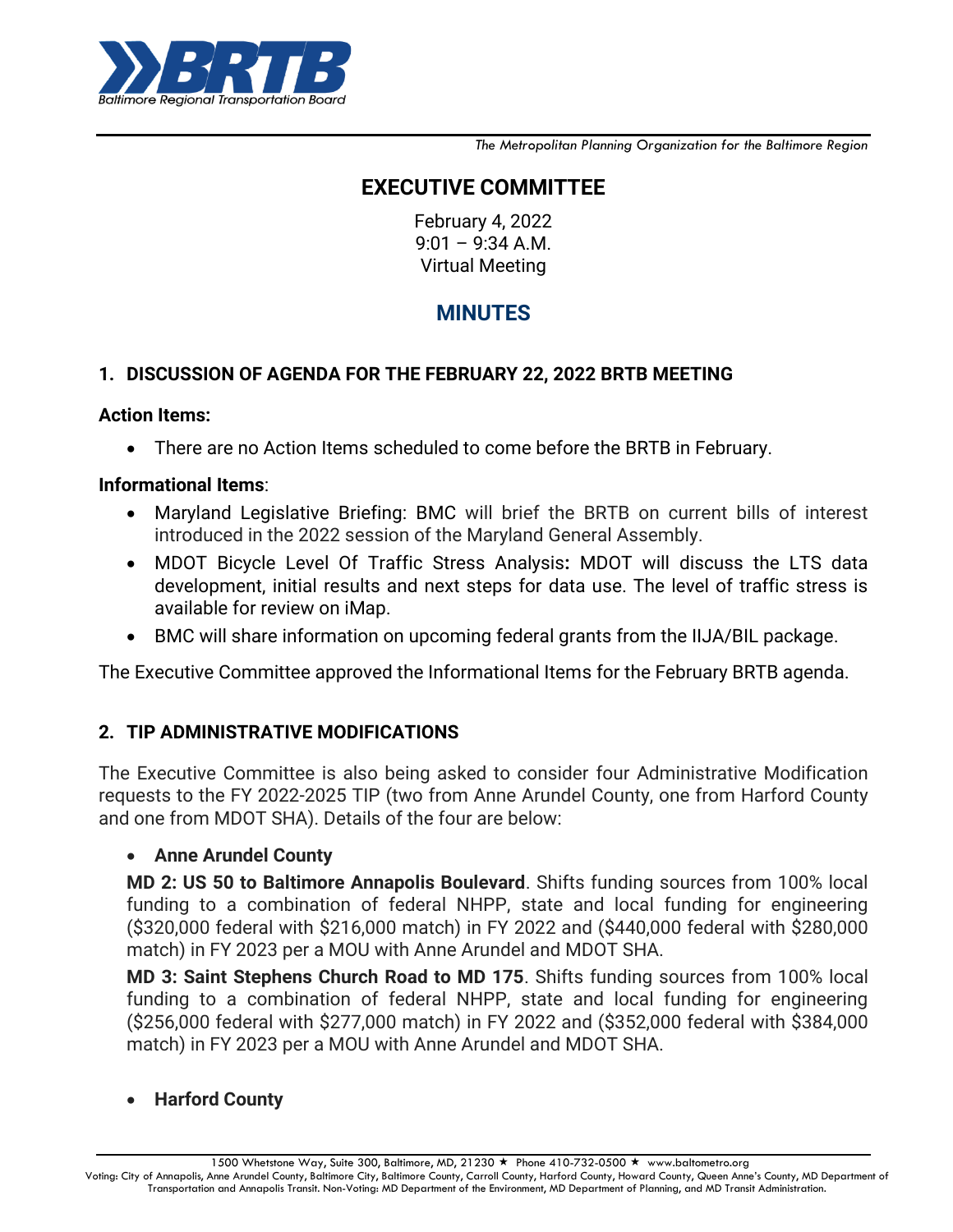**Stafford Road Bridge #24 over Deer Creek**. Increases construction costs in FY 2022, per MDOT SHA request, as a result of recent escalating material costs (\$280,000 federal with \$70,000 matching). The estimated total cost of the project increases from \$3,100,000 to \$3,450,000.

### **MDOT SHA**

**I-95/I-695 Interchange Bridge Deck Replacement**. The addition of \$1,250,000 in federal construction funding in the FY 2023 (\$1.0 M) and FY 2024 (\$250,000) to the FY 2022-FY 2025 TIP. This additional federal funding reflects MDOT SHAs use of federal funding for overhead costs associated with this project's construction phase. The estimated total cost of this project has a corresponding increase of \$1.25 M, bringing the estimated total cost to \$28,450,000.

MDOT agreed to

Members approved the requested administrative modifications to the FY 2022-2025 TIP.

## **3. UPWP DATA PURCHASES**

BMC staff are requesting approval from the Executive Committee for two data purchases to support ongoing UPWP focus area tasks. The FY 2022 UPWP allocated \$645,000 for general consultant support. To date \$116,455 has been allocated, leaving \$528,545 remaining. The two requests total approximately \$170,000. Details are provided below:

## **Pedestrian Infrastructure Tool Data**

Ecopia Sidewalk Data – BMC staff and a consultant project team are working to research and develop a PIA Tool for the Baltimore region. Assessing pedestrian infrastructure allows jurisdictions and transportation agencies to prioritize infrastructure improvements that fill gaps and address barriers in the pedestrian network which can increase safety for all users, enhance access to jobs and schools, and increase economies of scale by coordinating project delivery. This purchase is for an Ecopia sidewalk dataset developed from aerial imagery using artificial intelligence which is necessary for the successful development of the PIA Tool. Only this product can meet our needs because the use of artificial intelligence (AI) allows for the creation of a cost effective sidewalk dataset. The cost for the dataset is approximately \$120,000.

### **InSITE Validation and Calibration**

LOCUS is for the purchase of Location-based services (LBS) data collected from mobile devices that individuals carry with them. Because of the large sample sizes and the lack of biases inherent in survey data, LBS data sets are attractive data sources for travel model validation. In addition to supporting InSITE validation, the LOCUS data summaries could support other analyses. Passive LBS data collection is a cost-effective way to gather massive data sets on travelers' movements. A 2019 purchase would represent travel before COVID. The LOCUS license cost is \$50,000.

Members approved the requested data purchases.